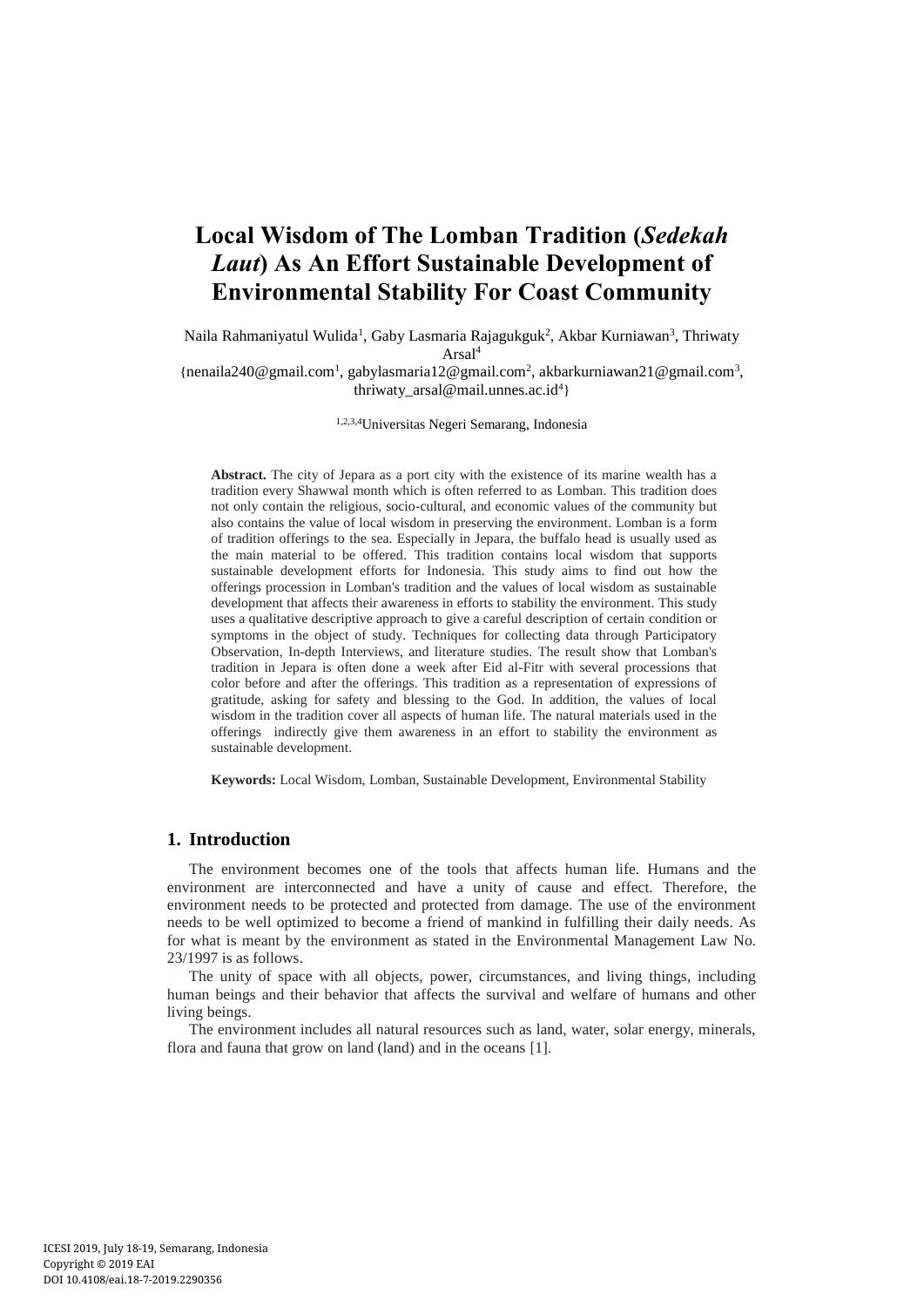The sea is an important element for human activity. Human life and activities in it that rely more on the sea are coastal communities or fishermen. The sea is at the heart of their economy which can help them fulfill their needs. Fish, sea plants, shellfish, etc. are wealth in the sea that are often used by coastal communities and other communities. In addition to the sea, the sea has natural beauty outside such as beaches, sand and trees. This becomes a potential for the sea area. This potential can be optimally useful if the surrounding community maintains this potential well.

Coastal communities as people who are more dependent on the natural sea, they try to use the resources in it well. If they damage it, it will affect for themselves. However, if they are good at keeping it, they will get the benefits it. Referring to the norms or customs of coastal communities in keeping the sea, they have a tradition that is often referred to as Lomban in an effort to respect the sea and as an expression of their gratitude to God. This tradition is one of their ways maintain the values of local wisdom to preserve the environment.

Local wisdom is a way of thinking and acting in accordance with ancestral cultural values. The view of life and the noble values that live in traditional societies in Indonesia, are increasingly recognized to have high wisdom in their interactions with nature [2].

Many other people outside of them consider this tradition to violate the actual rules or norms. They are considered to damage the sea by carrying out Lomban's tradition. This tradition uses the head of a buffalo to be dissolved into the sea. Lomban raised some thoughts between the pros and cons among the people. Even though, coastal communities that carry out these traditions feel confident about religious values and environmental conservation. This tradition carried out by coastal communities in Jepara Central Java can indirectly help efforts for sustainable development for underwater life, the natural environment and its surroundings.

The goal of sustainable development or in English is called the Sustainable Development Goals is a global agenda from the United Nations issued in September 2015 as an effort to continue the previous global agenda of MDGs (Millennium Development Goals) that have given better achievements in changing the face of the world. Kumar, S., Kumar, N., & Vivekadhish, S. (2016) [3] say "*SDGs include a vibrant vision of building and systematic partnerships with private sectors to achieve sustainable development. It builds on the UN Compact which was launched in 2000 and IMPACT 2030 ".* SDGs include the vision of building partnerships and or dynamic and systematic cooperation with the private sector to achieve sustainable development.

Sustainable development is defined as development that is endless and continues. Sustainable development is intended to provide a better level of life for future generations. Environmental sustainability is needed for economic, social and cultural growth. There needs to be a balance in carrying out development efforts and environmental preservation to ensure sustainable development.

#### **2. Research Method**

This study uses a descriptive method with a qualitative approach, which is done to find, develop, and prove certain knowledge so that it can be used to understand, solve, and anticipate problems [4]. In addition, the selection of this approach is expected to provide a careful description of certain conditions or symptoms in the object of study.

**The researchers conducted in-depth interviews with the navy military police who live on the beach, religious leader who lead the Lomban's tradition, and some of the surrounding community consist of the people who live there and the sellers on the beach.**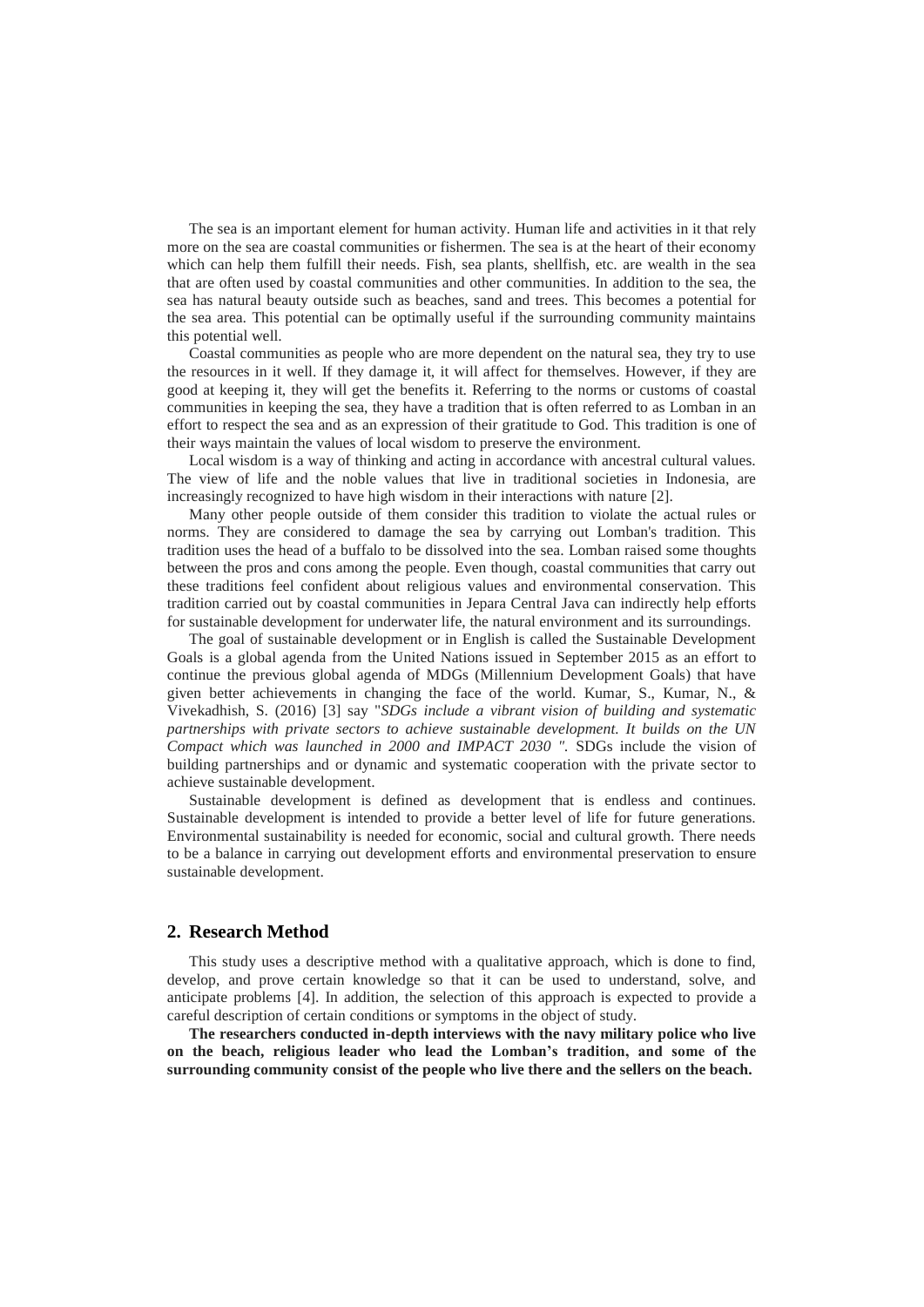The focus of the research is to understand the form of Lomban's local wisdom in Jepara coastal communities and how this tradition is one of the efforts to preserve the environment in sustainable development. Research location is in the city of Jepara, Central Java. Techniques for collecting data through direct observation, in-depth interviews, and literature studies in the form of photos, archives, news, and so on.

# **3. Result and Discussion**

#### **3.1 Jepara City is An Port City**

The name of Jepara comes from the word *ujung* and *para*. The word *Para* is short for *Pepara* which means "bebakulan mrana-mrana", which is trading here and there. Meanwhile Lekkerkerker called Jepara with *haventjes der klein handelaars*, it means the port of small traders. Jepara is located in the north of the island of Java. The city of Jepara is known not only as a carving city with the beauty of its carvings, but also is known as the port city. The city of Jepara as a port city has the existence of the wealth of the earth, with its many seas.

#### **3.2 Procession of Lomban's Traditions**

Lomban is a tradition of dissolving offerings made intentionally by the people into the middle of the sea as a symbol of their gratitude to God who has given him sustenance from these marine resources. Lomban's tradition is carried out by fishing communities living in the coastal areas in Jepara. In addition over the times, this tradition not only attended by fishing community but also visitors and communities outside the area. This tradition is also carried out in several fishing communities in other areas, but in each region it has distinctive characteristics, traditions and processions of traditions. Lomban in the city of Jepara has a distinctive use of buffalo heads as the main offerings which will be dissolved into the sea. The lomban tradition is held every seventh day after Eid al-Fitr for Muslims. Lomban's ritual

starts at 6 am until it's finished. The sacredness of the lomban tradition is in the morning ritual section. The venue was started from Ujung Batu village in TPI (Fish Disposal Site) and ended in the middle of the sea in Kartini Beach.

Following is the procession of the lomban tradition in the city of Jepara (Kartini Beach):

- 1. Begin by making miniature medium-sized vessels to place offerings that will be dissolved. Ship made of bamboo.
- 2. Slaughtering buffalo. At first, their only bought buffalo heads when carrying out the tradition. Other members of the body were not bought. Along with the development of the times, they slaughtered one-tailed buffalo, their heads were used offerings in offered, other limbs were cooked to be eaten together with Javanese Ketupat.
- 3. Prayer together. This shows that the lomban tradition is not a shirk ritual. The prayer was led by the community's religious leaders.
- 4. Delivery of buffalo head offerings and other complementary offerings to the middle of the sea. In this procession the arranged offerings in a miniature ship are placed on a large ship belonging to one of the fishermen. The large ship was followed by other small ship owned by fishermen.
- 5. Offered in the middle of the sea. When a miniature ship containing a buffalo head was offering into the middle of the sea, the ships that followed it scrambled towards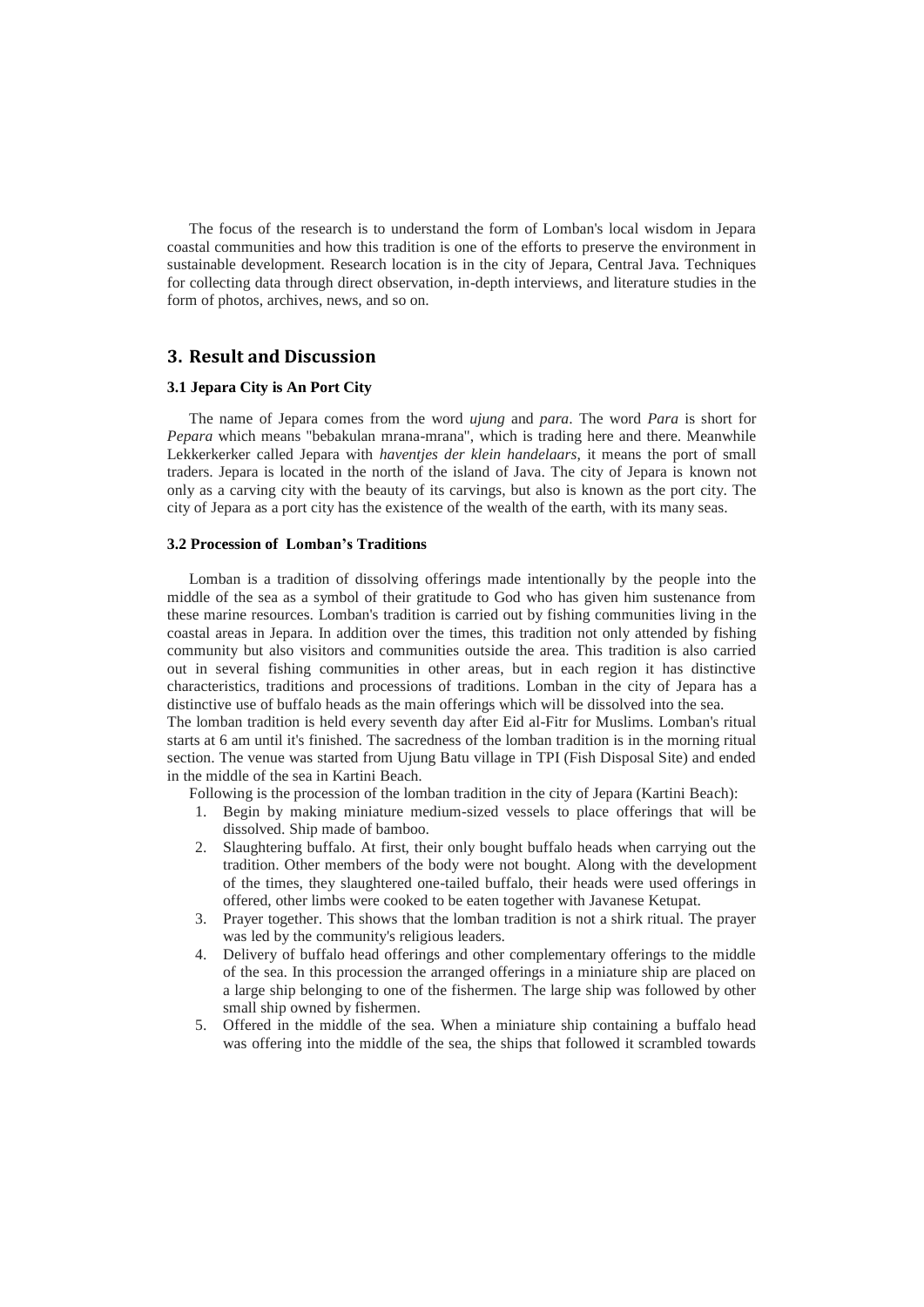the offer. They washed their ships with water around the ship containing the buffalo head.

There are various perspectives about implementation of the lomban tradition. People value this tradition from several points of view. Most still believe in the existence of magical power in the tradition. They think that this tradition respects the guardians of the sea and avoids danger. But there are also those who think this tradition as a form of gratitude to God Almighty. The lomban tradition is a tradition to preserve ancestral culture, maintain local traditions and local wisdom.

#### **3.3 Local Wisdom Value of Lomban's Tradition**

According to Siombo (2019) [2] local wisdom criteria that related to environmental management and maintenance consist of :

- 1. Noble values that apply in the system life of the community
- 2. Protect and manage the environment in a sustainable way.

Lomban's tradition has local wisdom values that indirectly can help efforts to preserve the environment. The values of local wisdom include in 3 fields, namely religious, social-cultural, and economic [5].

#### **Religious**

The lomban tradition is a relationship of friendship and is not shirky at all from the tradition of offering with buffalo head. It is only symbolic. The blessings that the people want come from God Almighty not from the head of the buffalo.

#### **Socio-Cultural**

In society, this traditional can raise awareness of a sense of oneness in society. In culture, this tradition creates awareness of preserving local culture that cares about the sea.

#### **Economy**

The Lomban tradition can provide opportunities for the people there to become entrepreneurs by trading so as to increase their income.

Local wisdom values of Lomban's tradition in Jepara's community that related to the environment is a typical idea and has been applied for generations. This becomes self defense or a fortress in protecting and keeping sustainability of natural resources from exploitation and human's greed.

#### **3.4 Lomban As an effort for SDG's Environment**

The Lomban's tradition can inderectly help efforts to preserve the environment including the sea. A series of events ranging from pre-progam to post-progam can continue to become SDG's on the environment. In pre-progam, the Lomban's tradition is accompanied by activities to clean the marine in mutual cooperation. Effort to clean the sea from garbage can make the sea fresh again.In addition, the Lomban's tradition which is decorated with buffalo head and other offerings can continue to turn into a food chain process.

The lomban tradition has a main offering in the form of a buffalo head, accompanied by supporting offerings such as rice, chicken opor, and the like that come from nature. Referring to the ingredients of the offerings used, they all come from nature and will return to nature. The offerings will be eaten by fish in the sea. Then, the fish will be lured by the fishing community. The fishing community that holds the lomban tradition as gratitude and thanks for the abundant marine wealth. Thus, the community indirectly makes SDG's efforts to the environment through the Lomban tradition which is conducted once a year.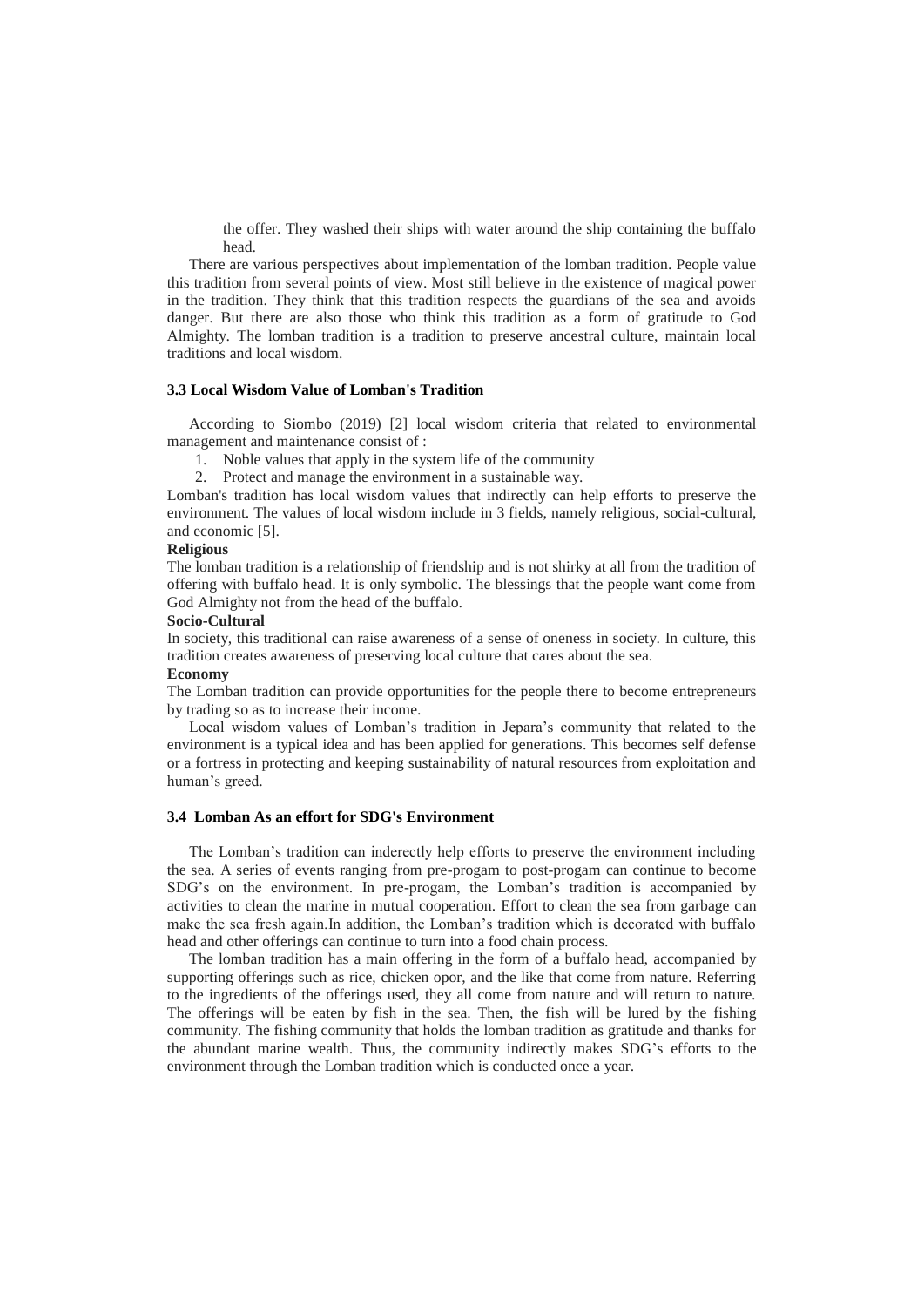The following is Lomban's description of SDG's Environmental efforts.



#### **Information:**

Red: Fish doesn't eat rubbish

Referring to the research of an Anthropologist Prof. Dr. Judith Schlehe and Visia Ita Yulianto (2018) [6] entitled "Waste, worldviews and morality at the South Coast of Java: an anthropological approach" states that most of the fish in the sea have eaten scattered rubbish into the ocean;

"Maritime debris experts point out that Indonesia is the world's second-biggest marine pollutant, tossing approximately 1.3 million tons of waste annually into waters. Nowadays, 5, 25 trillion pieces plastic are swirling around in the world ocean. This is nearly equivalent to the entire land mass of Indonesia."

Based on the statement above, the relation to the lomban tradition carried out by fishing communities is it can indirectly reduce littering behavior on the sea. Instead of rubbish which is food for fish, it is better to offer offerings from the lomban tradition which become food. Therefore, for the Jepara fishing community, it is better to do the buffalo head and other offerings that are of natural origin rather than to dissolve rubbish. Garbage can clearly pollute the environment because it is difficult to decompose.

# **4. Conclusion**

The sea is an important element for human activity. Human life and activities in it that rely more on the sea are coastal communities or fishermen. They have traditions that they believe can help protect their environment. One of the fishing communities in the city of Jepara does the Lomban tradition every year. Tradition is a symbolic sense of gratitude for the Almighty God.

Lomban in the city of Jepara has a distinctive use of buffalo heads as the main offerings which will be dissolved into the sea. This tradition contains local wisdom values covering the fields of religion, socio-culture, and economy. Lomban's tradition can indirectly reduce